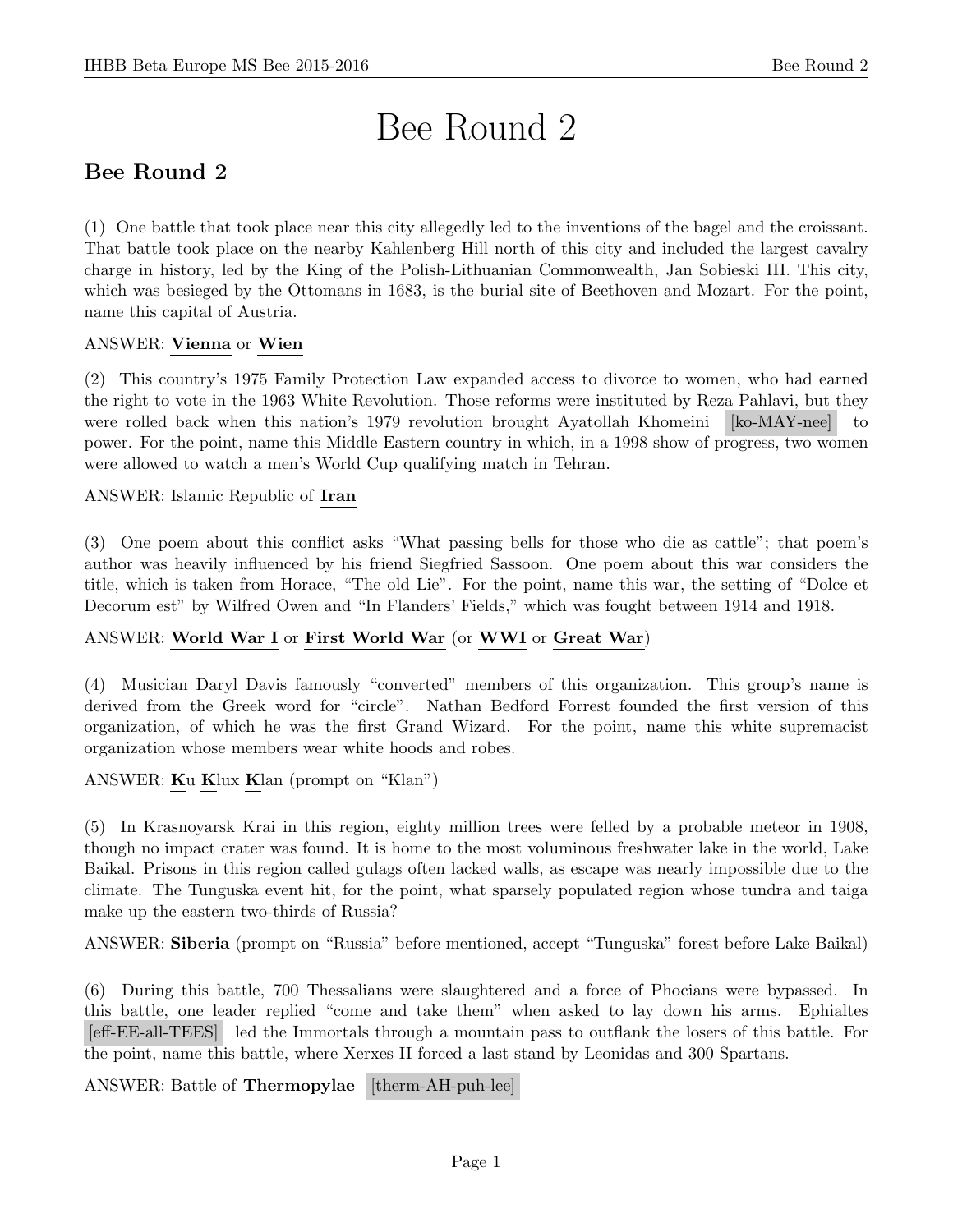(7) This man executed Ascaric and Merogais by feeding them to beasts in an amphitheatre in Trier. He was told to "mark the heavenly sign on his soldiers shields" before a battle where he defeated Maxentius. This leader agreed with Licinius to grant tolerance towards Christians in the Edict of Milan. For the point, name this Roman emperor who won the Battle of Milvian Bridge.

#### ANSWER: Constantine the Great or Constantine I

(8) This company's CEO, Kazuo Hirai, pressured Amy Pascal to edit one of this company's films so that Kim Jong-Un's head would not explode. The "Guardians of Peace" demanded that this company cancel that Seth Rogen film, The Interview, and released a series of hacked internal e-mails from this company. For the point, name this Japanese company, whose other entertainment products include the Playstation.

ANSWER: Sony (accept Sony Pictures Entertainment Inc.; accept Sony Computer Entertainment Company Inc.)

(9) One leader of this religion relocated after his joint stock company, Kirtland Safety Society, failed. That leader of this religion ordered the destruction of the newspaper Nauvoo Expositor, leading to a mob attack on a jail. The community of Zion was founded by Joseph Smith, one early leader of this religion. Brigham Young also led, for the point, what Utah-based religion officially known as the Church of Jesus Christ of Latter-Day Saints?

ANSWER: Mormon Church (or Mormonism; accept Church of Jesus Christ of Latter-Day Saints or LDS before mentioned)

(10) The graffiti phrase "Beliefs become reality" anticipated this event, which was demanded by a leader who called "if you seek liberalization, come here." Günter Schabowski's announcement of new refugee transit policies sparked this event, which began with sledgehammers and started the process of reunification. For the point, name this November 1989 event, a symbol of the end of the Cold War, which was requested by Ronald Reagan in his "Tear down this wall!" speech.

ANSWER: fall of the Berlin Wall (accept any equivalents about the removal of the Berlin Wall; prompt on "tear down this wall" before mentioned; prompt on "the end of the Cold War" before mentioned)

(11) This territory's monarchy was weakened and its Asians were stripped of voting rights by Lorrin Thurston's Bayonet Constitution. In 1894, a coup d'etat installed Sanford Dole as President of this territory until it was annexed by the U.S., who built a naval base at its Pearl Harbor. For the point, name this territory acquired after Queen Liliuokalani was overthrown on the island of Oahu.

## ANSWER: Hawaii (or Hawaiian Territory or Kingdom of Hawaii)

(12) One participant in this event tried to commit suicide by ingesting expired cyanide and jumping into a river, but the river was only a few inches deep. That man and several others had been organized by a man codenamed Apis to carry out this action. This event led to the July Ultimatum and was perpetrated by a member of the Black Hand named Gavrilo Princip. For the point, name this event, the killing of an Austrian Archduke that is considered to have sparked World War One.

#### ANSWER: assassination of Archduke Franz Ferdinand (accept equivalents)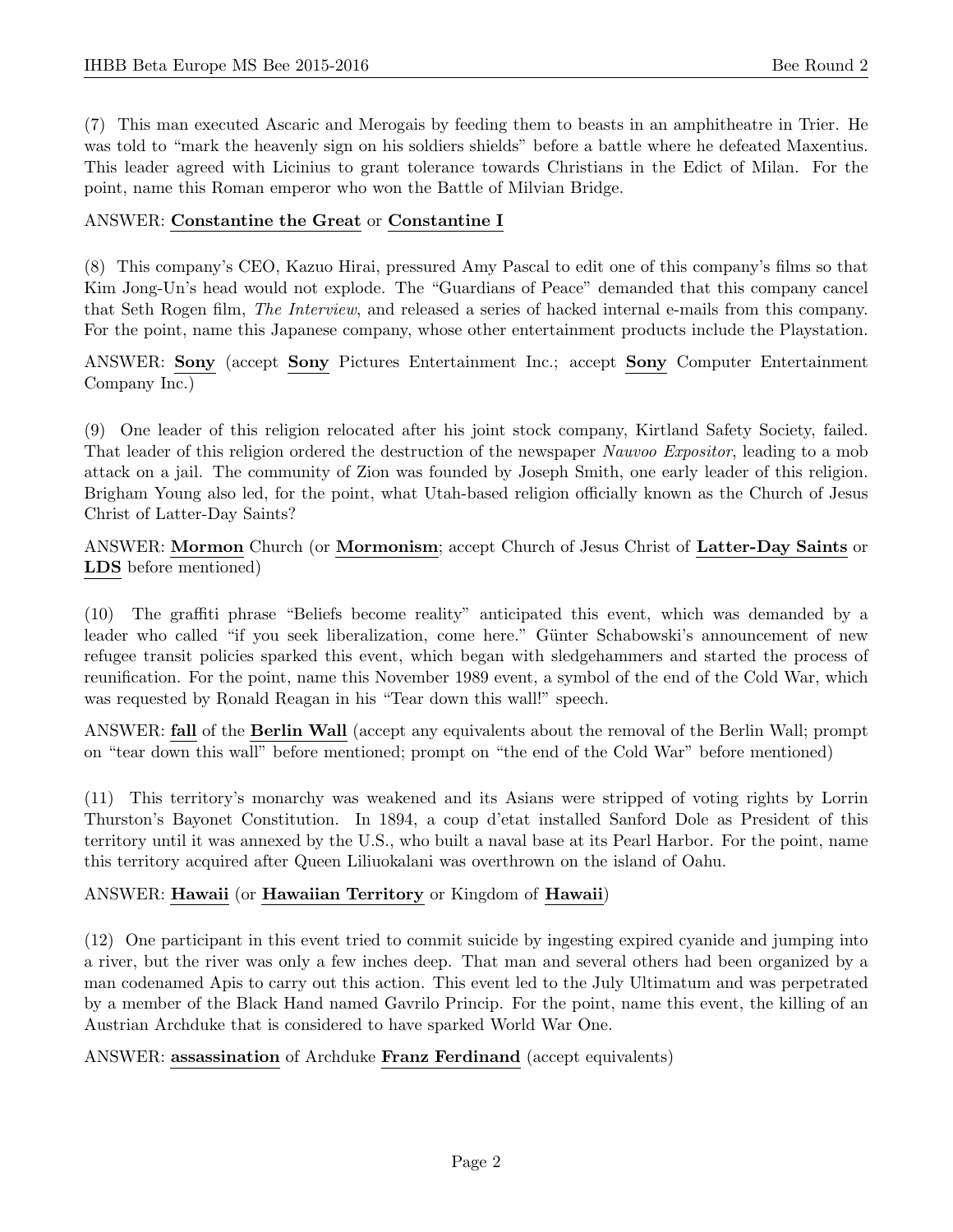(13) In apartheid South Africa, this image was the leftmost inset flag, joining the Natal and Orange Free State flags in the center stripe. Fiji is holding a contest for a new flag without this image, while a silver fern could replace this image, unless the Red Peak wins in the first stage of a New Zealand referendum. The St. George, St. Patrick, and St. Andrew crosses feature in, for the point, what national flag, found in the upper left corner of both the Australian and New Zealand flags?

ANSWER: Union Jack or Royal Union flag (accept flag of the United Kingdom; do not accept flags of any U.K. constituent countries)

(14) The secret Plombi`eres [plohm-bee-AIR] Agreement increased the strength of this movement under Camillo di Cavour, and this movement was supported by Napoleon III at the Battles of Magenta and Solferino. The Expedition of the Thousand led by Giuseppe Garibaldi destroyed the Kingdom of Two Sicilies in order to achieve this goal. For the point, name this 19th century movement also called Risorgimento that sought to create a country centered at Rome.

#### ANSWER: Italian unification (accept Risorgimento until mention)

(15) In October 2013, two shipwrecks in this body of water near Lampedusa killed more than 400 people, leading Martin Schulz to call this body of water a "graveyard." In an arm of this sea, the Tyrrhenian Sea, the Costa Concordia ran aground in 2012. For the point, name this large sea, dangerously crossed by migrants fleeing Africa for Europe.

#### ANSWER: Mediterranean Sea

(16) After this event, Boston Corbett killed the perpetrator, Lewis Powell and Mary Surratt were executed, and Samuel Mudd was imprisoned for providing aid to the perpetrator. It occurred shortly before the scream "Sic semper tyrannis!" and a jump from the Presidential box during a showing of "Our American Cousin" at Ford Theater. For the point, name this 1865 event in which John Wilkes Booth shot and killed the U.S. President.

#### ANSWER: assassination of Abraham Lincoln (accept equivalents)

(17) This company attempted to recruit people working for its competitors in Operation SLOG. Barack Obama's former campaign manager David Plouffe advises this company, which was founded by Travis Kalanick. In 2013, it partnered with Home Depot to deliver Christmas trees in select cities, though this competitor of Lyft has been criticized for classifying its drivers as independent contractors and its automatic "surge pricing". For the point, name this controversial smartphone taxicab-hailing app.

#### ANSWER: Uber

(18) This city changed hands after the battle of Desio, but the winning family died out after Filippo Maria Visconti bore no heirs, leading to the creation of this city's Golden Ambrosian Republic. The Peace of Lodi ended this city's wars with Venice and established the Sforza family as the rightful rulers of this city. For the point, name this city in Northern Italy, the capital of Lombardy.

#### ANSWER: Milan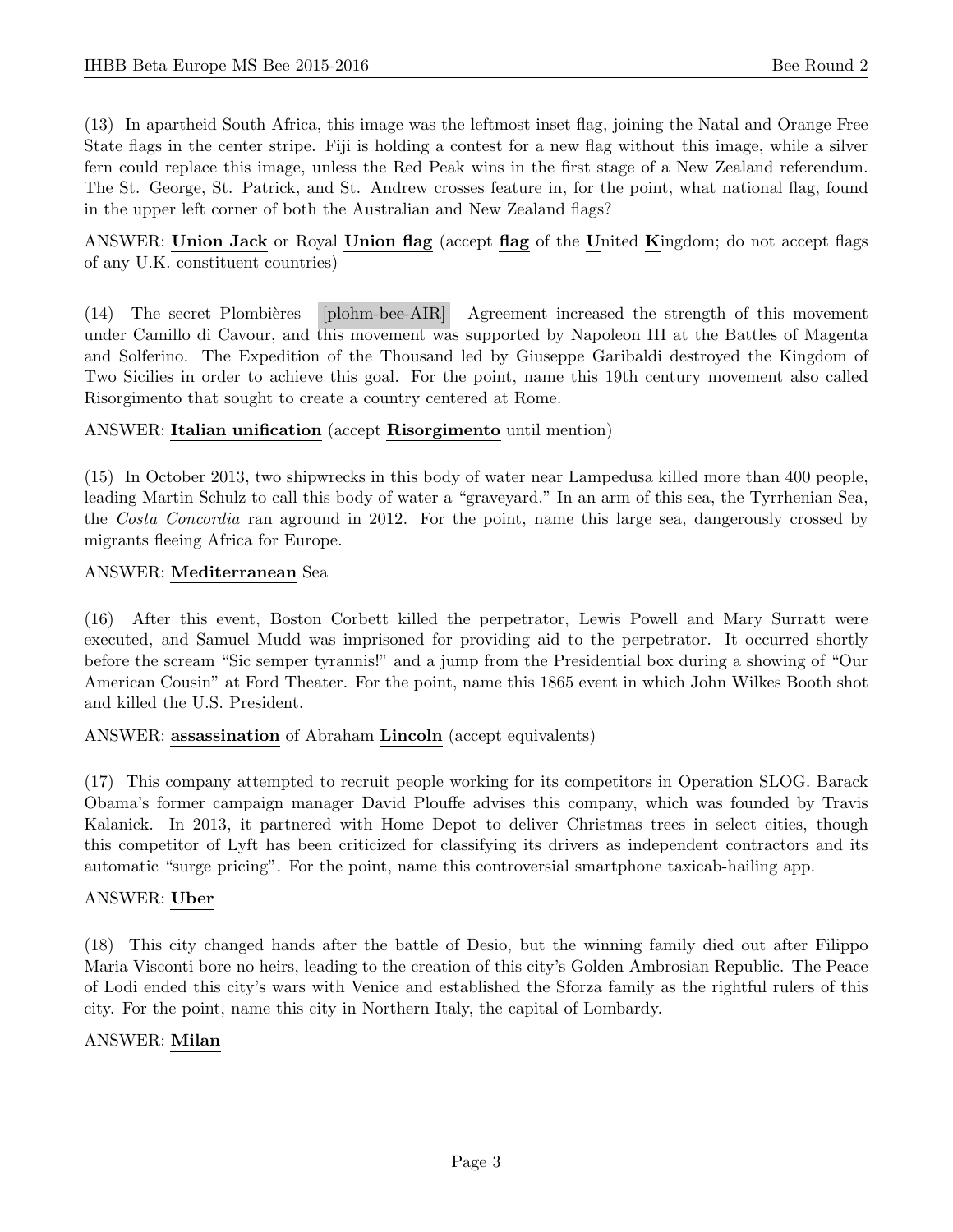(19) The density of this entity can be approximated by George Gamow's liquid drop model, as done in the semi-empirical mass formula. The strong force is only experienced in this location. While testing J.J. Thomson's plum-pudding model, Rutherford discovered the mass of an atom was concentrated in this location. For the point, name this central part of an atom composed of protons and neutrons.

#### ANSWER: nucleus of an atom

(20) This person had Locusta poison his rival and step-brother Britannicus. After the Pisonian conspiracy, this ruler executed the poet Lucan and his tutor, Seneca the Younger. He commissioned a thirty meter high Colossus of himself in front of the Domus Aurea, a huge palace he built over the ruins of aristocratic houses destroyed by fire. His death was followed by the Year of the Four Emperors, ending the Julio-Claudian dynasty. For the point, name this emperor who supposedly fiddled while Rome burned.

ANSWER: Nero Claudius Caesar Augustus Germanicus

(21) A temple called the Serapeum served as one of these institutions but was destroyed by a Christian mob in 391 AD. Ptolemy I was inspired by Ashurbanipal's creation of one of these to build one with hundreds of thousands of papyrus scrolls. For the point, name these cornerstones of learning, whose "Great" one at Alexandria was an ancient Wonder of the World.

#### ANSWER: library

(22) A large one of these structures in modern Istanbul is held up by four pendentives. A temple to "every god" is topped by one of these structures with an oculus at its center. The "onion" type of this structure is found on top of the towers of a cathedral in Moscow. For the point, name these architectural features exemplified by the roofs of the Hagia Sophia, the Pantheon, and St. Basil's Cathedral.

## ANSWER: dome

(23) In this city, William Kieft fought against the Lenape [luh-NAH-pee] tribe in the Wappinger War. The first European settlement in this city was created in 1609 when the *Half Moon* sailed through its Narrows. Peter Stuyvesant [STY-veh-sant] created a canal on this current city's Broadway. For the point, name this American city once called New Amsterdam, where the financial center of Wall Street commemorates a structure that protected against Native Americans.

## ANSWER: New York City (or NYC; accept New Amsterdam before mentioned)

(24) A group of these people surprised a force led by Gaius Claudius Glaber by using vines to climb down Mount Vesuvius, but they were betrayed by Cilician pirates who refused to transport them to Sicily. After losing the Battle of the Siler River, a group of these people was crucified along the Appian Road by Crassus. For the point, name this group of people led by Spartacus who performed menial labor in Rome, sometimes including sport fights in the Colosseum.

#### ANSWER: Roman slaves or gladiators